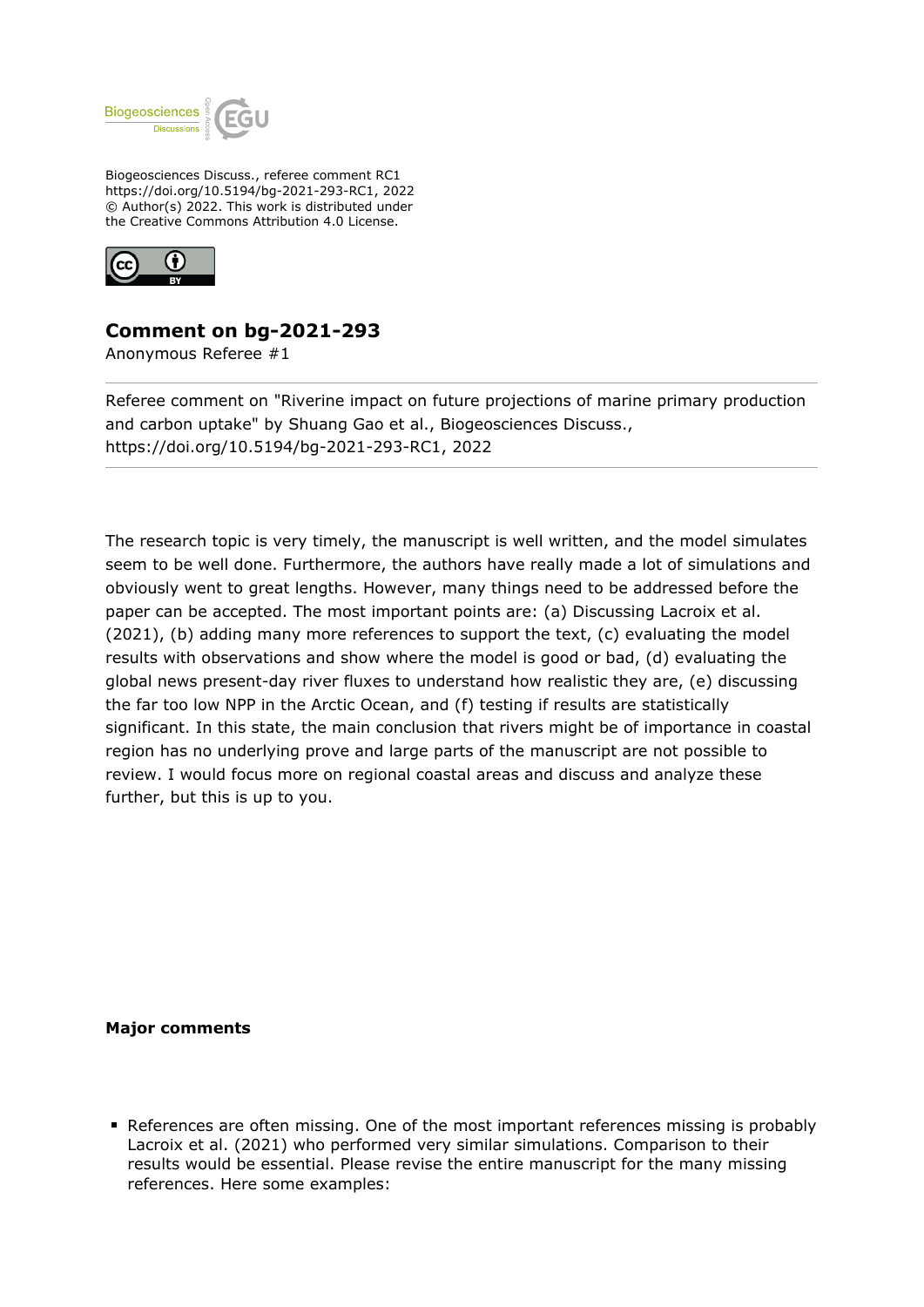- Lines 30/31: no references for this statement
- Lines 33/34: no references for this statement
- Lines 34/35: no references for this statement
- Lines 37-48: Almost no references here!
- Lines 49/50: No references
- …
- Lines 49-54: A more detailed explanation is missing on how ESMs simulate rivers. Seferian et al. (2020) gives a good overview. There were already 5 ESMs in CMIP5 that simulated riverine C, N, and P (3 also simulated Fe) fluxes and there are now 8 in CMIP6. Some of them even simulate dynamically changing riverine fluxes.
- In the main manuscript, a large space is given to the Arctic Ocean. Please introduce the Arctic Ocean accordingly and explain in the Introduction already why it might matter if you want to keep it as one of the regional seas that you want to discuss (see Terhaar et al., 2019 & 2021 and citations within).
- The model is not evaluated. Only a reference to previous publications is mentioned (lines 111-113). However, to understand and discuss the changes in the future and the sensitivity to riverine fluxes a much more detailed model evaluation is needed. For example, NPP is far too low in the Arctic Ocean: for the  $2^{nd}$  half of the  $20^{th}$  century the simulated NPP is around 100 TgC/yr. However, the observation-based NPP in the last years of the 20<sup>th</sup> century is slightly above 450 Tg C/yr (Arrigo and van Dijken, 2015). If the model is not capable of simulating NPP in a part of the ocean, why should we trust any of the projections done by that model? Having demonstrated that this is the case in the Arctic Ocean, I cannot trust the other numbers. Especially, given that the modelobs differences (Fig 3b) are so much larger than the differences between rivers and no rivers (Fig. 3c). Please make a thorough comparison and evaluate your results on the background of the model performance and tell the reader about the models' strong points and weaknesses when it comes to ocean biogeochemistry.
- Four different scenarios for the future riverine fluxes are introduced in line 125. However, it is impossible to know which scenario is which. Please introduce the scenarios carefully so that the reader knows these scenarios are.
- Riverine data in general: How good is the data that you use? I would like to see a comparison to observations of larger important rivers such as the Amazon or the rivers in the Arctic that are observed by ArcticGRO (https://arcticgreatrivers.org/). Nutrient fluxes from Global News 2 in the Arctic can be off by 300% (Kaiser et al., 2017; Thibodeau et al., 2017; Terhaar et al., 2019). Without knowing the quality of the present-day riverine fluxes, it is not possible to evaluate the results.
- Some of the organic nutrients are remineralized directly due to the fixed stoichiometric ratio in the marine organic matter (line 140). Please tell the reader how much is remineralized directly and discuss later if that influences the results. The lability of terrestrial organic matter is an important factor for the impact of riverine nutrient fluxes on NPP and carbon fluxes on air-sea CO2 fluxes (Terhaar et al., 2021).
- If Is there a particular reason why you use fluxes from 1970 for the FIX run? Later you compare the NPP results to observation-based NPP from after 2000. Wouldn't it be better to use the 2000 fluxes for the FIX run?
- As mentioned above, nutrient fluxes often do not scale at all with runoff as concentrations can decrease strongly when discharge increases. Furthermore, apart from DOM and DIP the global news scenarios all give very different future scenarios compared to RUN. I think the simulation RUN hence really makes very little sense and I do not know what its value is. I would certainly not make such strong statements in the Discussion (line 321). I am happy to be convinced otherwise.
- It seems that large changes are always simulated in the Black Sea. However, results from ESMs in enclosed or semi-enclosed seas usually make no sense. Did you mask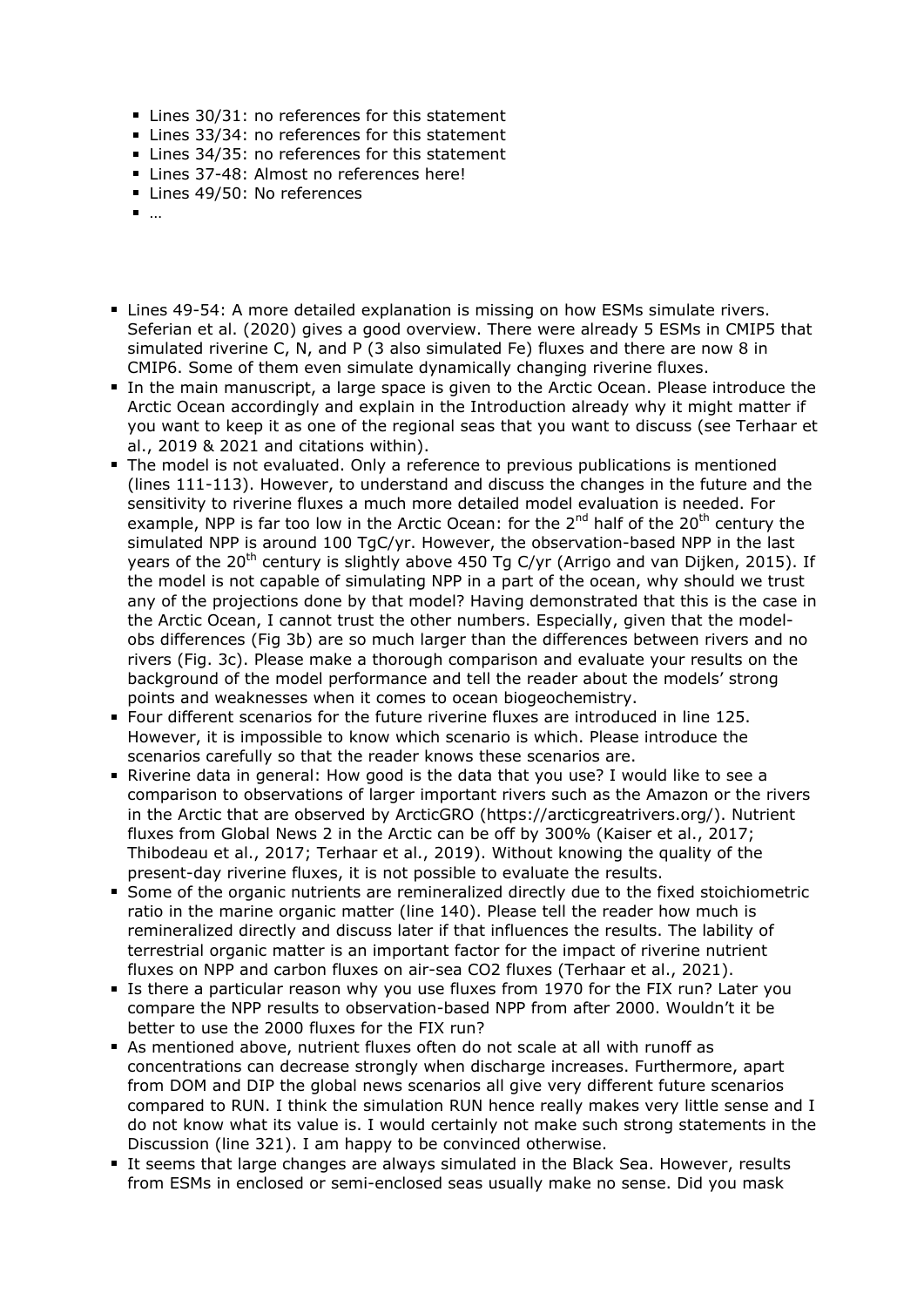these seas, including the Mediterranean Sea? If not, how does masking these seas change your results?

- I am really struggling with the significance of the results. For example, in line 192, I would like to see the inter-annual variability as a measure of the standard deviation to see how much they are really different. Similar, is there an uncertainty estimate for the observation-based estimates in line 197? Overall, the differences in annual NPP and RMSE seem to be so small that I am not sure if it makes sense to use terms such as 'better' or 'improve'. Can you find any statistical way to evaluate if the changes are significant? This comment should be addressed to other numbers throughout the manuscript. Please be also careful with the word 'significant' as used in line 238 if it has no statistical meaning.
- Please refrain from making strong claims about the Arctic. Indicating a  $\sim$ 76% increase in NPP is misleading giving how bad the model simulates the present-day NPP. Based on an observation-based NPP of 450 TgC/yr, a change of 70-80 TgC/yr is only an increase in 17%. Moreover, the very low present-day NPP suggests either strong light or strong nutrient limitation. If it is strong nutrient limitation, riverine fluxes would have an overly strong effect because all nutrients would be used immediately. So maybe even the 17% are still too high. This goes back to the point that the reader must know how good the model performs locally.

## **General comments**

- Often 'biogeochemistry is used as a synonym for PP and air-sea CO2 fluxes. But the word biogeochemistry also includes acidification, carbon and nutrient cycles, and other things. Please just say PP and air-sea CO2 fluxes. ( for example line 250).
- Please adhere to the best practice guide (https://www.ncei.noaa.gov/access/oceancarbon-data-system/oceans/Handbook\_2007/Guide\_all\_in\_one.pdf) and use  $C_T$  and  $A_T$ instead of DIC and ALK.
- I find the name 'reference run' misleading. It is rather a control run. Reference should be the best case or something.
- Significant digits should always be the same. For example, in lines 204 and 205 you cite air-sea CO2 fluxes and use different number of digits.

**Minor comments**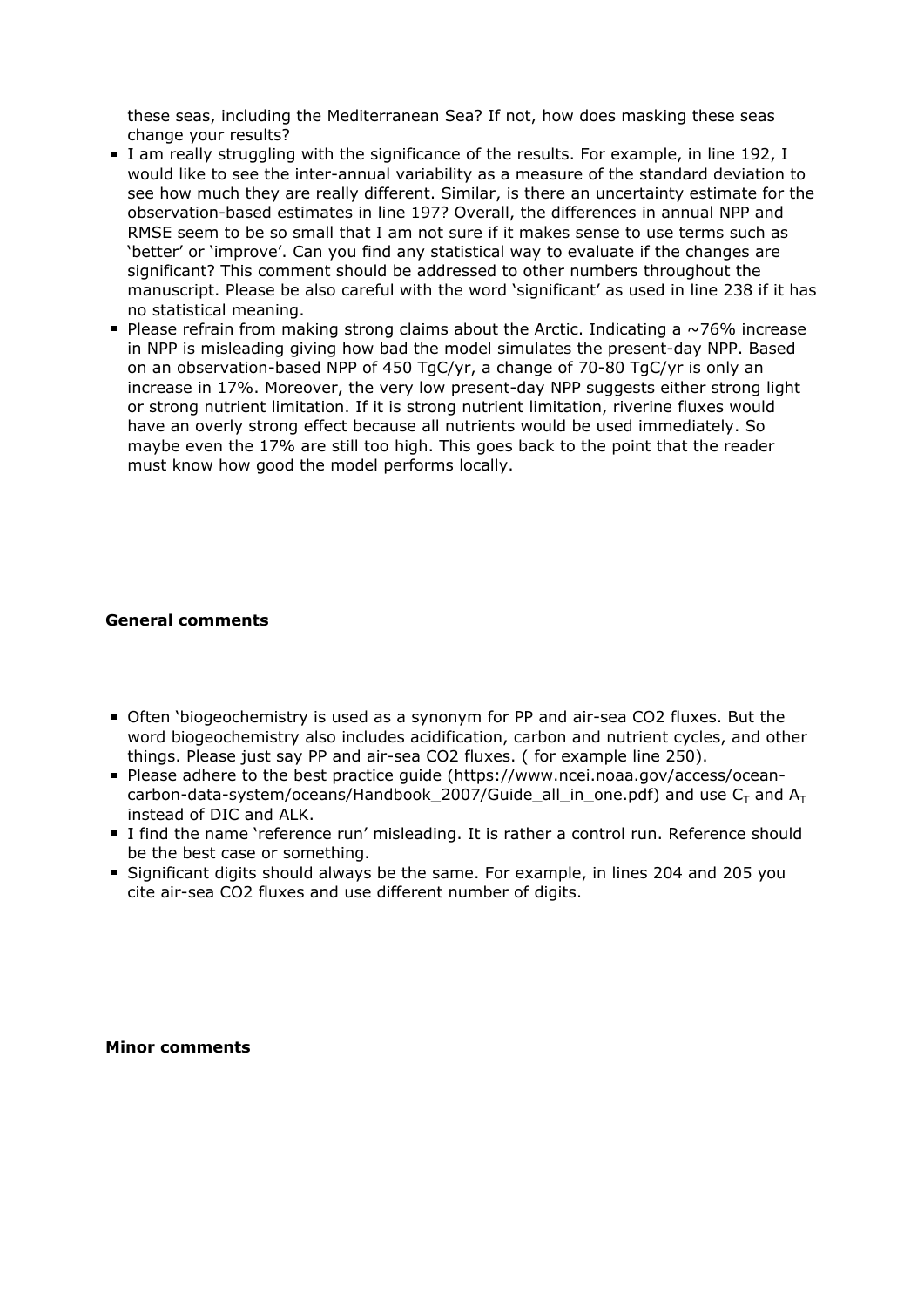- Lines 19/20: Can one speak of improve based on such small changes in the RMSE? Is it significant?
- Line 13: Suggest changing "not only regionally but also globally" to "regionally and globally"
- Line 18: Suggest changing "modelled" to "simulated"
- Line 22: Unclear what you mean by depending on the riverine configuration. There is no range in the numbers given in this sentence.
- Lines 23/24: the last part of the sentence should be rewritten
- Lines 22-25: A lot of words that do not tell much. Nutrients increase CO2 uptake, CT fluxes decreases it. But where does it increase it and where does it decrease it? Maybe shorten this or explain.
- Line 26: Can you be more quantitative?
- Line 31: Not sure if you can count runoff.
- Lines 31/32: transporting nutrients where? Suggest adding "into the ocean" after "transporting nutrients".
- Line 34: What do you mean by "absolutely dominant" source? More than 50%? Please be clear.
- Line 34: Suggest adding "into the ocean" after "transport of carbon".
- **Line 34: Suggest writing air-sea CO<sub>2</sub> exchange instead of air-sea C exchange. It CO<sub>2</sub>** and not C that is exchanged across the air-sea interface.
- Line 36: What is "it"?
- **Line 36: Do you mean global ocean carbon cycle or really global carbon cycle?**
- Line 36: Global and regional changes of what?
- Line 37: Suggest starting a new paragraph here
- Line 55: In the Arctic, Terhaar et al. (2019) started to assess future changes.
- **Line 56: Please say which datasets you are referring to.**
- Line 58: Why does more data make the impact study more 'desirable'?
- Line 58: Please say why it is now feasible? One could argue that the CMIP6 horizontal resolution is still not good enough to resolve the global ocean.
- Line 68: Please already say here why you use RCP4.5.
- **Line 84: Configured sounds strange here.**
- Line 88: 'd' is missing in 'based'.
- Lines 88-113: Does the ocean biogeochemical component also have a name? It is very confusing that you say it is based on HAMOCC and then you only describe HAMOCC. That makes it impossible to understand what has changed.
- Line 129: What is the motivation to use CT and AT data from Hartmann (2009)? What kind of data is that? Modeled, observed, extrapolated? What is the underlying data? Please explain what you use.
- Lines 129-133: Why do you use iron riverine fluxes from 1990? Is there nothing newer including observations since 1990? Does it make sense to weight iron river fluxes by runoff? Often nutrients do not scale at all with runoff (Holmes et al., 2012), so I would like to see some support for this assumption.
- Line 135: Is there a reason why you use 1000 km and 300 km here?
- Line 145: Any reason why not GLODAPv2 is used?
- Line 147: Is the additional spin-up of 200 years is sufficient to get into a new equilibrium.
- Line 153: In what sense is RCP4.5 the most representative scenario? Most likely? Based on what?
- Line 160: What means not considered? Deactivated?
- Lines 168-170: It is not entirely clear that you make 4 simulations. Can you be a little bit more explicit?
- Line 194: In the figure it does not look as if only 15% of the increase is in the coastal shelf seas. What do you mean by predominantly, can you be quantitative here?
- Line 214: Is this a result or a speculation. If you cannot prove it, I suggest to either add it to the Discussion and add literature that supports this point or delete it.
- Line 244-245: Does it really make sense to say slightly higher if the difference is that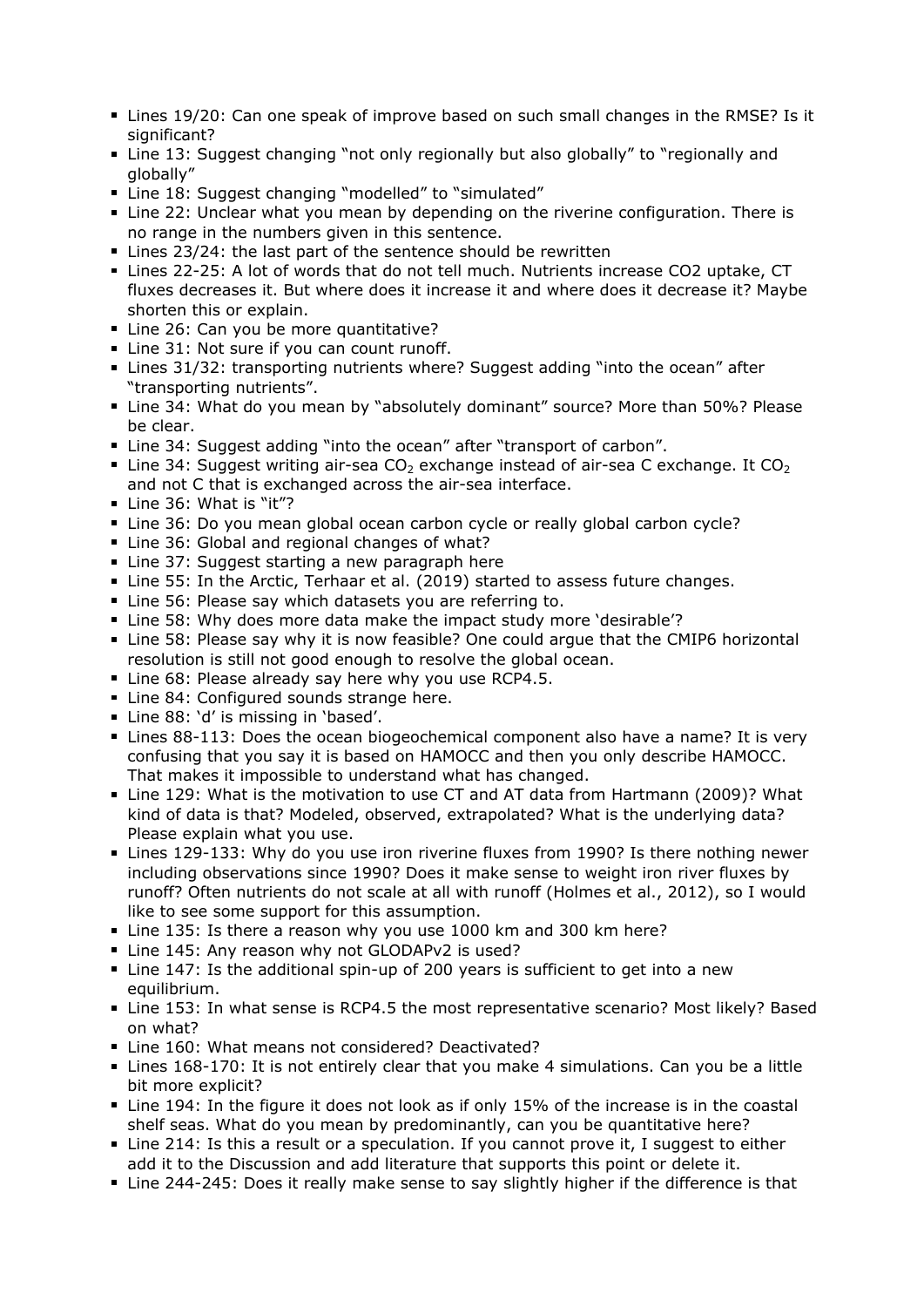small?

- Line 272: Please be quantitative
- Line 279: Is not nitrogen the limiting nutrient in the Arctic Ocean (Tremblay et al., 2015)?
- Line 286: Why do you not add CMIP6 data?
- Why do you speculate in the Discussion in lines 290 to 293: You can show that with your model results.
- Figure 4c is almost impossible to read.
- Figure 5a: Could you highlight the  $+38$  more? I was confused first.

## **References**

Arrigo, K. R., & van Dijken, G. L. (2015). Continued increases in Arctic Ocean primary production. *Progress in Oceanography*, *136*, 60-70.

Kaiser, K., Benner, R. & Amon, R. The fate of terrigenous dissolved organic carbon on the Eurasian shelves and export to the North Atlantic. *J. Geophys. Res.* **122**, 4–22 (2017).

Lacroix, F., Ilyina, T., Mathis, M., Laruelle, G. G., & Regnier, P. (2021). Historical increases in land-derived nutrient inputs may alleviate effects of a changing physical climate on the oceanic carbon cycle. *Global Change Biology*, 27, 5491– 5513. https://doi.org/10.1111/gcb.15822

Holmes, R.M., McClelland, J.W., Peterson, B.J. *et al.* Seasonal and Annual Fluxes of Nutrients and Organic Matter from Large Rivers to the Arctic Ocean and Surrounding Seas. *Estuaries and Coasts* **35,** 369–382 (2012). https://doi.org/10.1007/s12237-011-9386-6

Séférian, R., Berthet, S., Yool, A. *et al.* Tracking Improvement in Simulated Marine Biogeochemistry Between CMIP5 and CMIP6. *Curr Clim Change Rep* **6,** 95–119 (2020). https://doi.org/10.1007/s40641-020-00160-0

Terhaar, J., Orr, J. C., Ethé, C., Regnier, P., & Bopp, L. (2019). Simulated Arctic Ocean response to doubling of riverine carbon and nutrient delivery. *Global Biogeochemical Cycles*, 33, 1048– 1070. https://doi.org/10.1029/2019GB006200

Terhaar, J., Lauerwald, R., Regnier, P. *et al.* Around one third of current Arctic Ocean